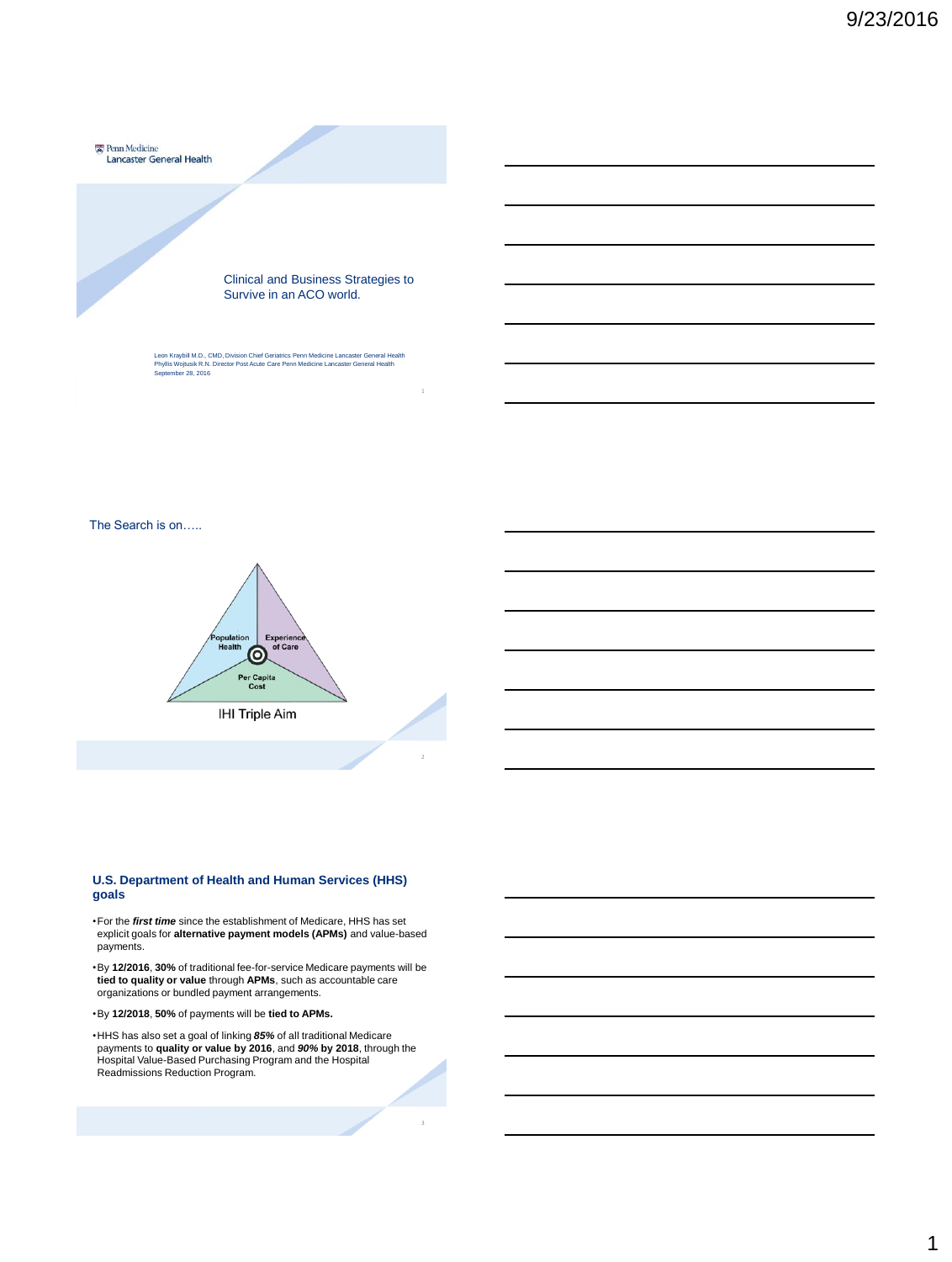#### **HVBP HRR HAC -- What does it all Mean?**

The **Affordable Care Act (ACA)** established three new hospital pay-for-performance programs: **HVBP HRR HAC**

- **H**ospital **V**alue-**B**ased **P**urchasing (HVBP), pays hospitals for inpatient acute care services based on the *quality of care*
- **H**ospital **R**eadmissions **R**eduction (HRR), reduces payments to hospitals with *excess readmissions*
- **H**ospital-**A**cquired **C**onditions (HAC) Reduction program encourages hospitals to *reduce HACs*, which are a group of reasonably preventable conditions (Falls, CLABSI, CLASSI, CDIFF) that patients can develop during a hospital stay.

4

5

#### **MACRA MIPS APMs -- What does it all mean?**

#### **Medicare Access & [CHIP](http://www.insurekidsnow.gov/chip/index.html) Reauthorization (MACRA)**

- **Repeals** the Sustainable Growth Rate (SGR) Formula
- Changes the way that **Medicare** rewards clinicians for **value** over **volume**
- **Streamlines** multiple quality programs under the new **Merit-Based Incentive Payments System (MIPS) –** specifically Physician/Provider payments
- Provides **bonus payments** for participation in eligible **alternative payment models (APMs) –ex. ACOs (Track II and III) and PCMH models**

#### **If acute care focused, why should post acute providers care?**

- •*How* you get *paid* and *who pays* you is changing
	- By end of 2016, 30% of all Medicare FFS will be in an APM • By end of 2018, 50% of all Medicare FFS will be in an APM
- •**Value focus** on **re-admissions and quality** will be tied to Medicare dollars no matter who is paying them
- •Hospitals have been under cost reduction efforts for a long time…..There is still wide variability on the Post Acute side -- Acute care consolidation
- •Better to be in a qualified APM for potential bonus opportunities -- Learning opportunities for PAC providers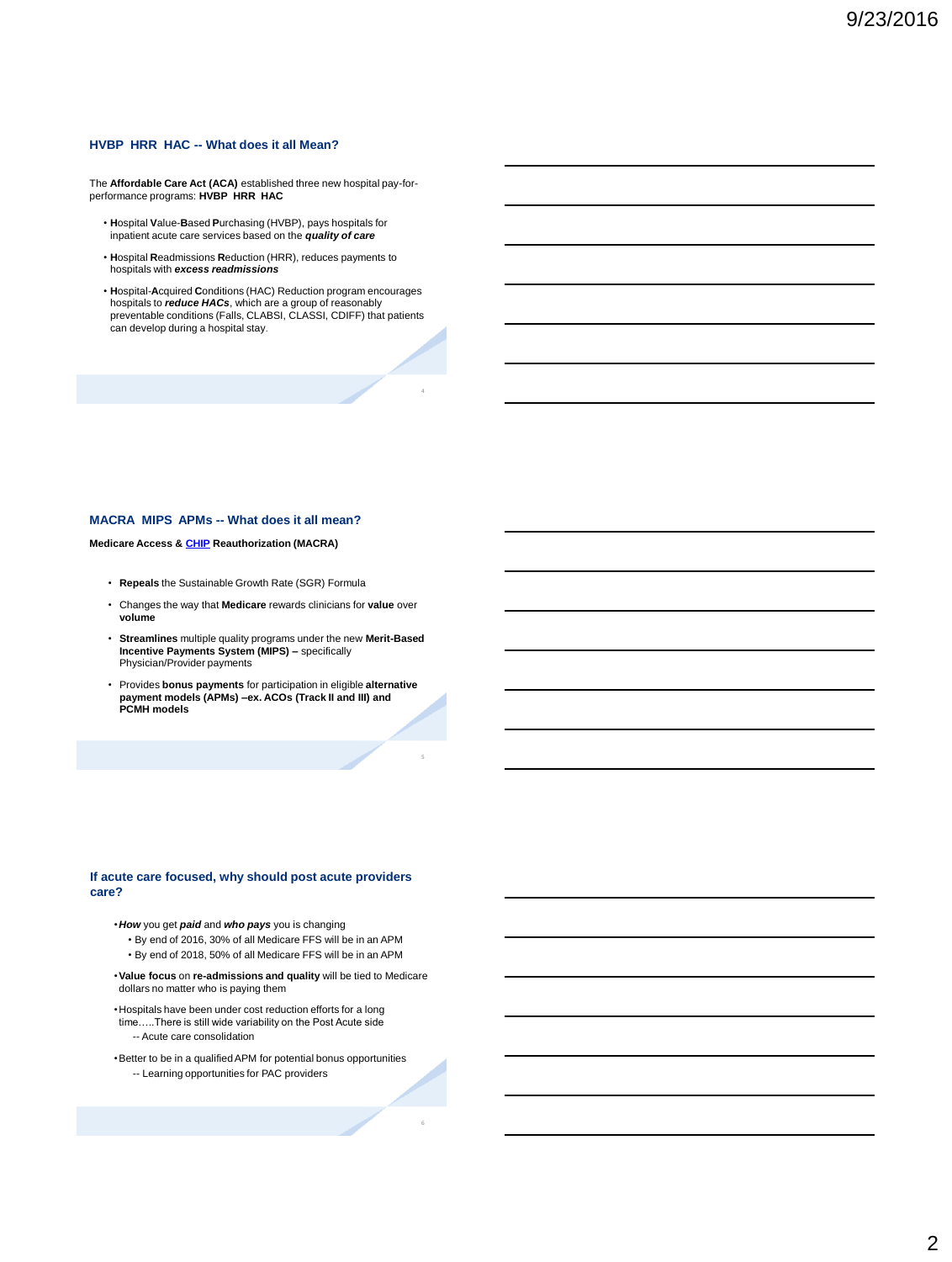

|                                                                                                                       |  | <u> 1989 - Johann Stoff, deutscher Stoff, der Stoff, der Stoff, der Stoff, der Stoff, der Stoff, der Stoff, der S</u> |
|-----------------------------------------------------------------------------------------------------------------------|--|-----------------------------------------------------------------------------------------------------------------------|
|                                                                                                                       |  | <u> 1989 - Johann Stoff, deutscher Stoffen und der Stoffen und der Stoffen und der Stoffen und der Stoffen und de</u> |
|                                                                                                                       |  | <u> 1989 - Andrea Stadt Britain, amerikansk politiker (d. 1989)</u>                                                   |
|                                                                                                                       |  | <u> 1989 - Johann Barn, amerikan bernama di sebagai bernama dan bernama di sebagai bernama di sebagai bernama di</u>  |
| <u> 1989 - Johann Stoff, deutscher Stoff, der Stoff, der Stoff, der Stoff, der Stoff, der Stoff, der Stoff, der S</u> |  | the control of the control of                                                                                         |
|                                                                                                                       |  |                                                                                                                       |

## *Act of 2014 – The IMPACT ACT*

#### *Improving Medicare Post-Acute Care Transformation*

•Submission of standardized data by Long-Term Care Hospitals (LTCHs), Skilled Nursing Facilities (SNFs), Home Health Agencies (HHAs) and Inpatient Rehabilitation Facilities (IRFs). Interoperability -common standards and definitions in order to provide access to longitudinal information for providers to facilitate coordinated care

#### **Measure Domains to be standardized:**

- •Skin integrity;
- Functional status, cognitive function;
- Medication reconciliation;
- •Incidence of major falls;
- Transfer of health information and care preferences when an individual transitions;
- Resource use measures, including total estimated Medicare spending per beneficiary;
- Discharge to community; and All-condition risk-adjusted potentially preventable hospital readmissions rates

8

#### **How IMPACT works**

#### IMPACT Act has five parts:

- **1. Incorporate standardized assessment**, including components of the CARE tool, into existing assessment tools across PAC providers: This tool will measure quality based on a variety of metrics: pressure ulcers, functional status, cognitive status, and special services.
- 2. Development and **public reporting of quality measures across settings**, including hospitalizations, rehospitalizations, rehospitalizations after discharge from PAC provider, discharge to community, pressure ulcers, medication reconciliation, incidence of major falls, patient preferences, and average total Medicare cost per beneficiary.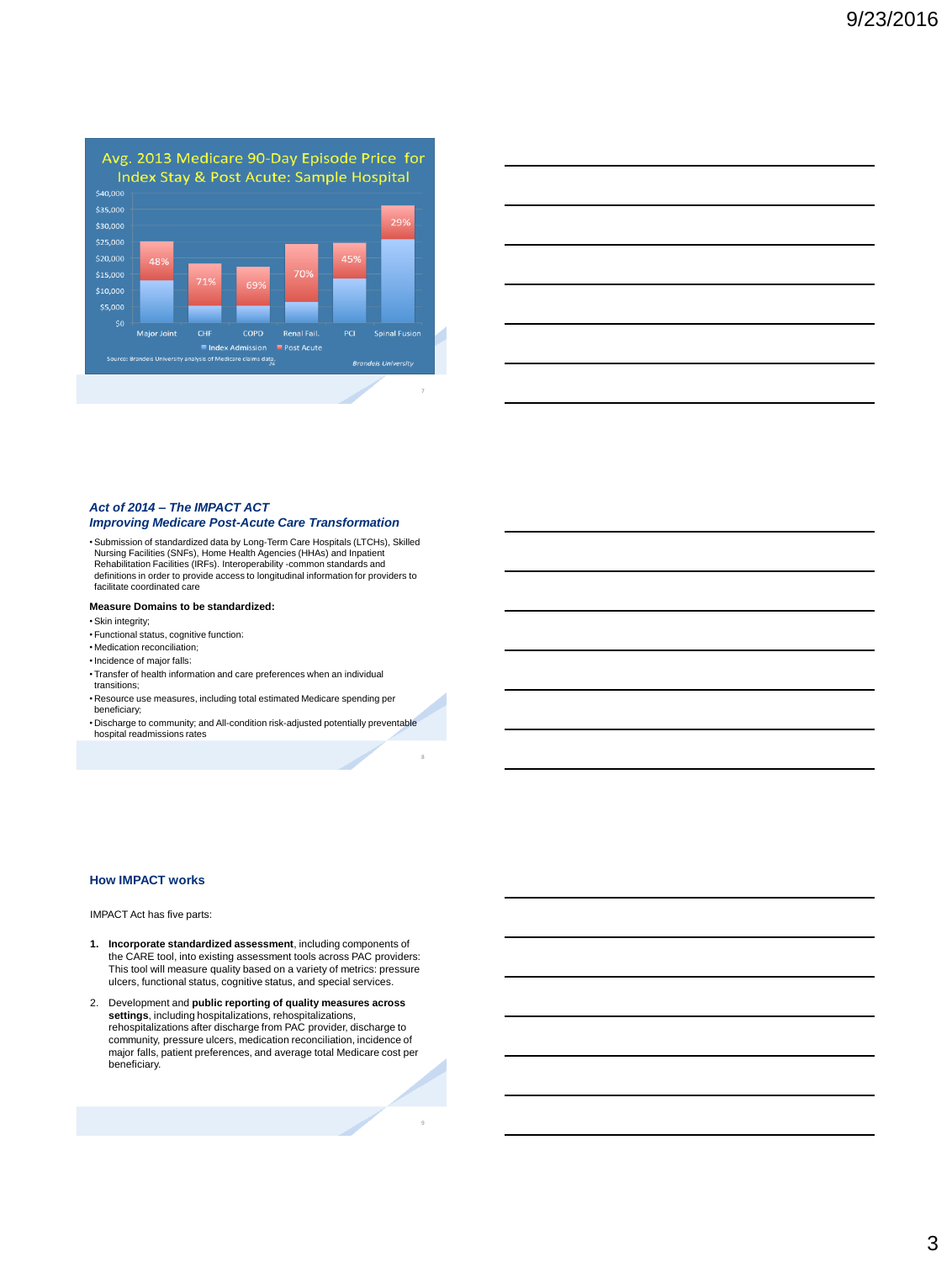#### **How IMPACT Works**

- 3. Hospitals and PAC providers are required to **provide quality measures to consumers** when transitioning to a PAC provider. Conditions of participation are modified to incorporate Quality Measures (QMs) into the discharge planning process.
	- \* There is a market basket payment penalty of 2% for failure to effectively collect and report data.
- 4. Requires HHS and MedPAC to **conduct studies and reports to link payment to quality**. HHS and MedPAC must develop a plan to link Medicare
- 5. **PAC payment to quality of care**, review current risk adjustment methodologies, and study the effect of beneficiaries' socioeconomic status on quality, resource use, and other measures.

**Adds \$11M in funding for CMS to use payroll data to measure staffing in SNF setting.**

10

## IMPACT ACT



#### What does all this mean to Post Acute Providers?

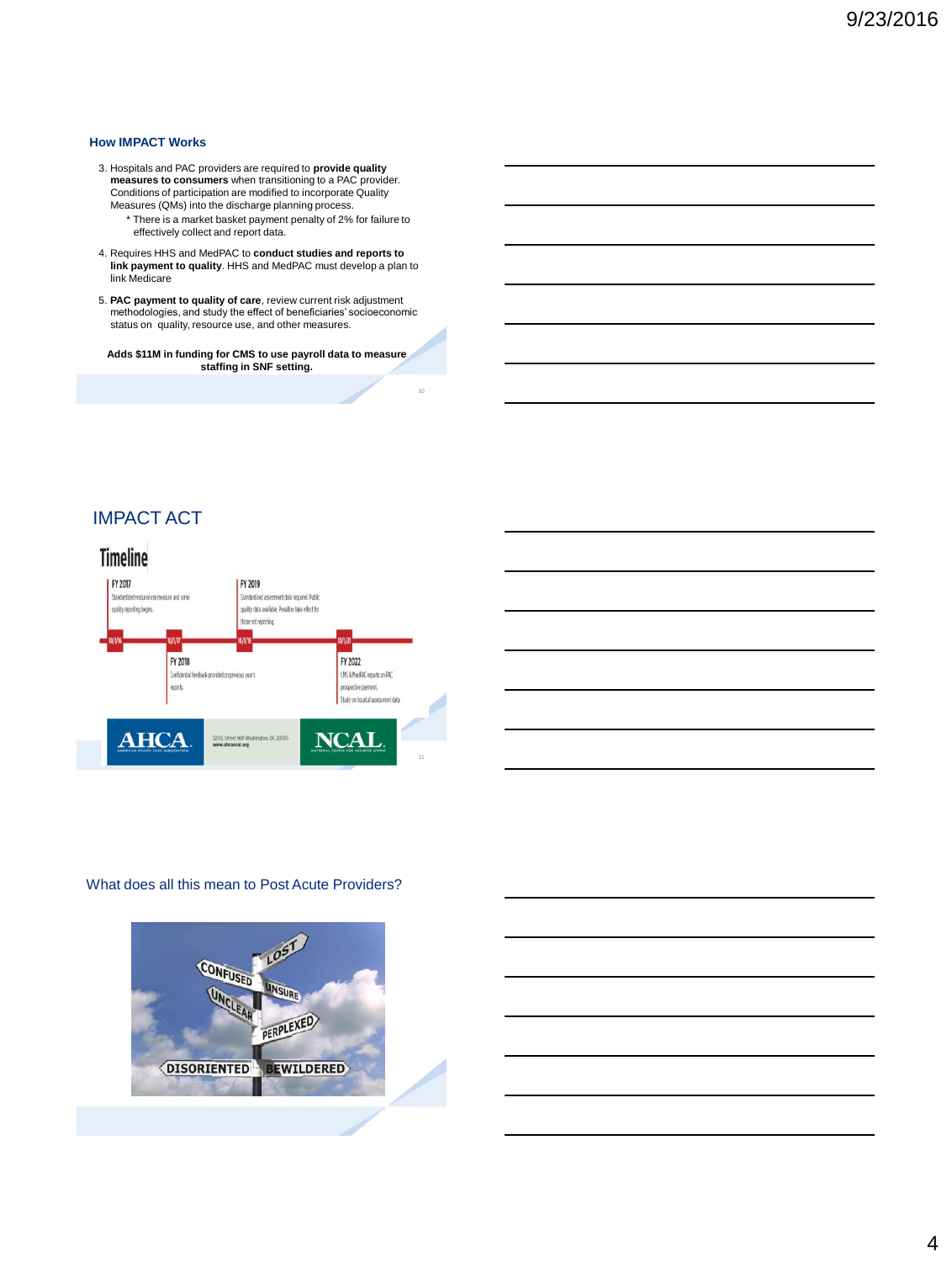## Places we are all going

•Data Driven world

- •Reproducible Quality over Volume
- •One Episode of Care acute and post acute tied together
- •Patient Engagement / Satisfaction
- •Least restrictive / Lowest cost environment



•Develop a relationship with local ACO

•Ask for and understand ACO goals

•Be able to talk numbers

- Quality ratings • LOS
- Numbers of admissions by case-types
- Re-admissions per 1000 resident days
- Staffing ratio's

•Ask your local ACO what clinical needs they have on the Post Acute side and try to meet them

•Ask for EMR or HIE access

•Work on transitions between Acute and Post Acute

14

#### What should Personal Care Providers Do?

• Develop relationship with Hospital and or ACO

• Develop ability for *short term* personal care

• Have resources at your facility to handle higher acuity patients

- Skilled Home Health
- Hospice Services
- Transportation services to outpatient therapies • RN/LPN in the facility at all times
- 

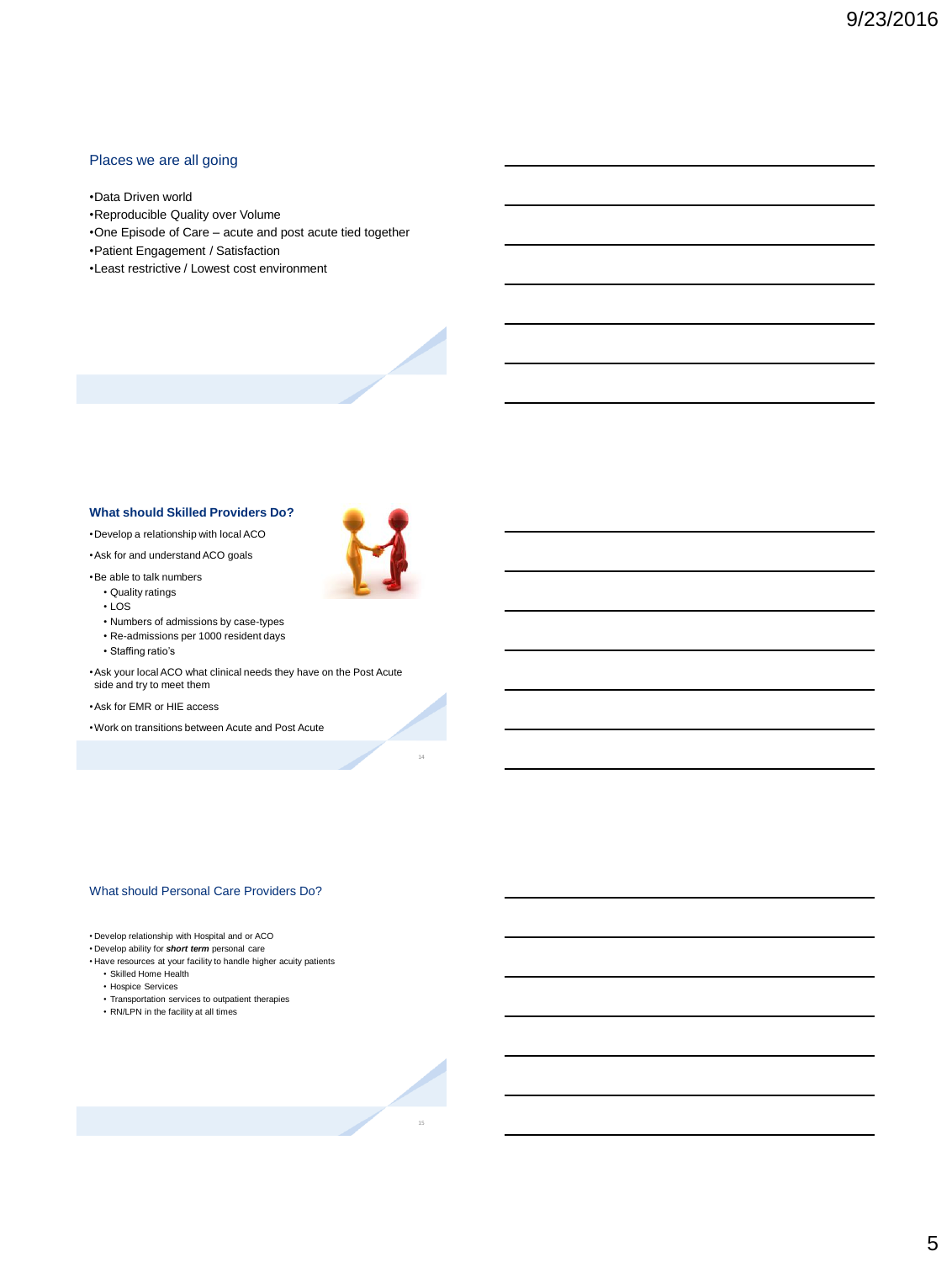#### **How Should Post Acute Care Providers Prepare?**

•Know your business – costs per case, LOS, case types, keep a close eye on these metrics

•Understand the fundamental changes that will happen

- Therapy *is not* the LOS driver anymore
- *Transitions* are *key* to outcomes ensure robust discharge and follow-up process

16

18

• *Medicare days* will go *down*, however CMI will go up

•Prepare your staff

- Improve skill sets, invest in education
- Talk about Health Care Transformation

#### **How Should Post Acute Care Providers Prepare?**

•Align your care with the discharging facility – clinical pathways or clinical protocols

- •*Engage* your *Medical Director* in *quality* improvement using national benchmarks
- •Concentrate your short term "rehab like" cases
- •Utilize your industry resources reach out to facilities in more emerged markets
- •Be ready to *change*….frequently. *Agility* in this market is key

## Seven Strategies to Flourish in the ACO World

- •Care Management
- •Transitions of Care
- •Clinical Plans
- •Discharge Planning
- •Quality Metrics
- •Patient Engagement
- •Advanced Care Planning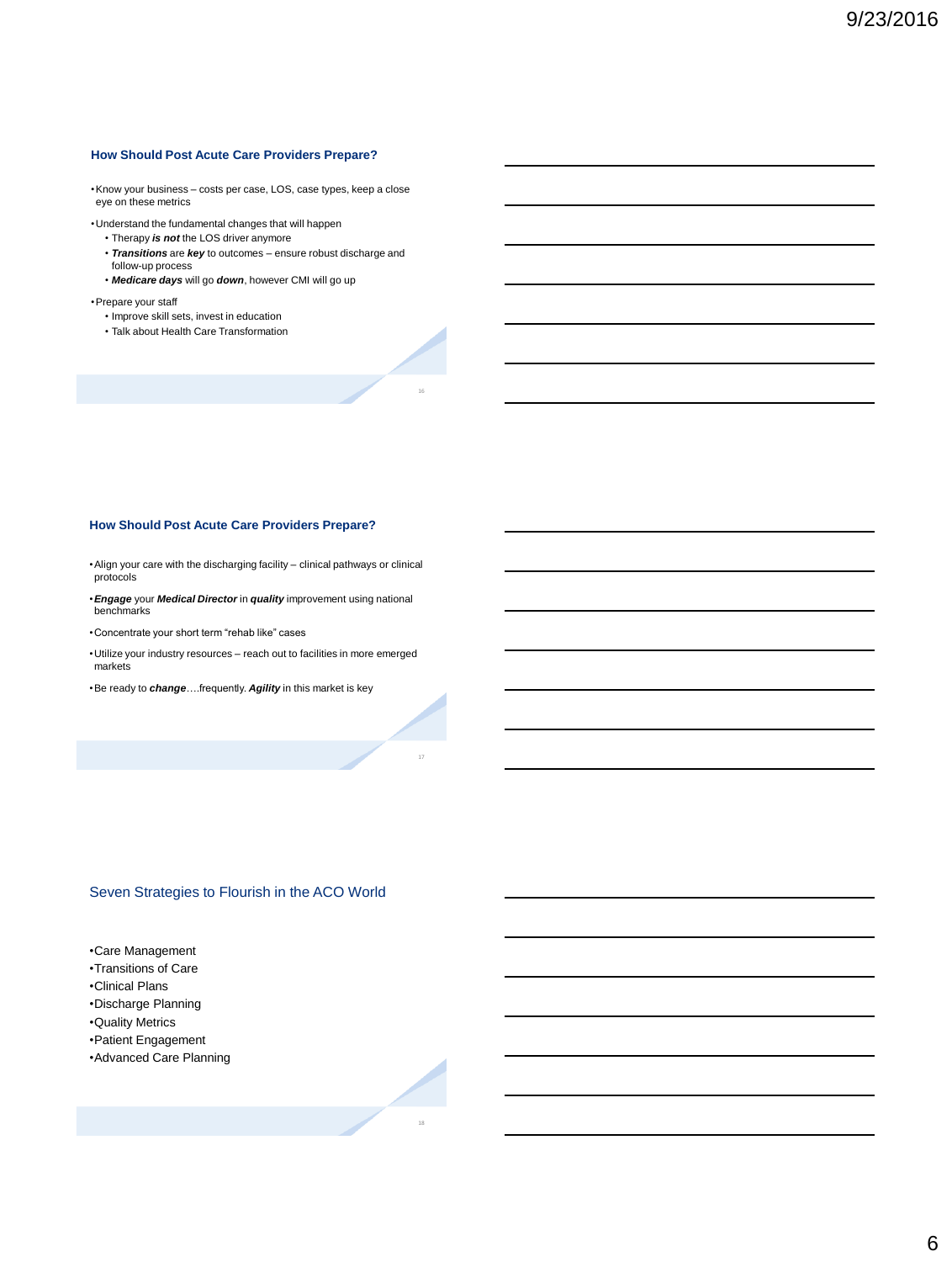## Care Management

#### •Basis for other strategies

- •*Not just* for utilization management any more
- •Robust utilize systematic electronic approach
- •Invest in proven Case Managers
- •Link to Acute Care Strategy and Payor Strategy
- •Set targets for Length of Stay based off of national standards (Milliman, Intermountain) and local practice. Manage care to those targets.
- •Link closely to RNAC
- •Set Standards for Practice
	- What is their role? Manage individual cases, link to home services, deal with variances, intervene with providers, prior authorization
	- Who do they report to? DON, Social Work, VP of Health Care Services
	- How many do you need? Case Load for Skilled vs PC vs Community

## Transitions of Care

•Link Closely with Acute Care: feedback is good for all of us •Push your EMR for **C**ontinuity of **C**are **D**ocuments CCD's

•Medication Reconciliation critical to success

•Staff for admissions on evenings

- •Consider early patient onboarding process (48 hours)
	- Level set patient and family expectations
	- Agree to goals of care

### Clinical Plans

•Predictable care in a repeatable manner

- •Standardization leads to quality results
- •Work with Acute Care to determine case type need •Work with Medical director to determine medical progression
- •Start discharge planning on day of admission
- •Planned education for patient and family during stay • Pass Ports
- •Concentrate case types so staff become excellent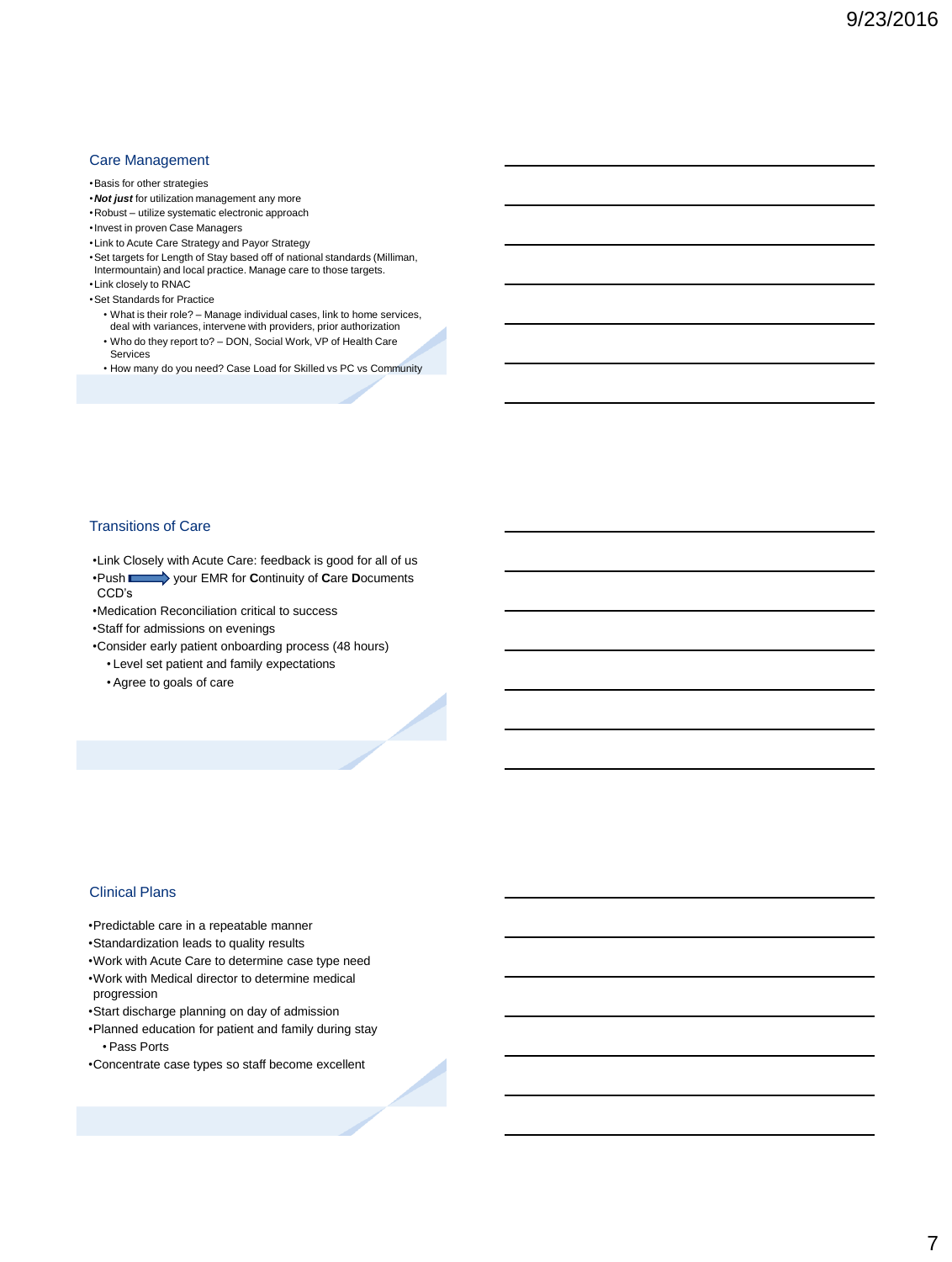## Discharge Planning

•Start on Day of admission

- •Home needs assessment physical, environmental, emotional and financial
- •Early identification of care giver at home
- •Ensure PCP follow-up in 7 days post discharge
- •Identify home health partner for follow up in 24-48 hours of discharge

## Quality Metrics

## •Track outcomes

- LOS by case type
- Costs- equipment/resource utilization ADL levels A, B & C
- Readmissions
- Ed / Obs visits
- Patient Satisfaction
- Staff and provider satisfaction

•Short Term and Long Term SNF Quality Measures

•Ingrain metrics into your culture, share with staff on regular

basis, track by unit – team approach

•*QUALITY* will be your differentiator

## Patient Engagement

#### •Engaged staff –

- Education specialty certifications
- Clinical ladders, clinical advancement
- •48 hour onboarding process
- •Regular administrative check-ins
- •Sell your outcomes
- •Education patients and families/significant others
- •Satisfaction surveys utilize a service
	- Identify areas of discontent
	- Develop/implement improvement plans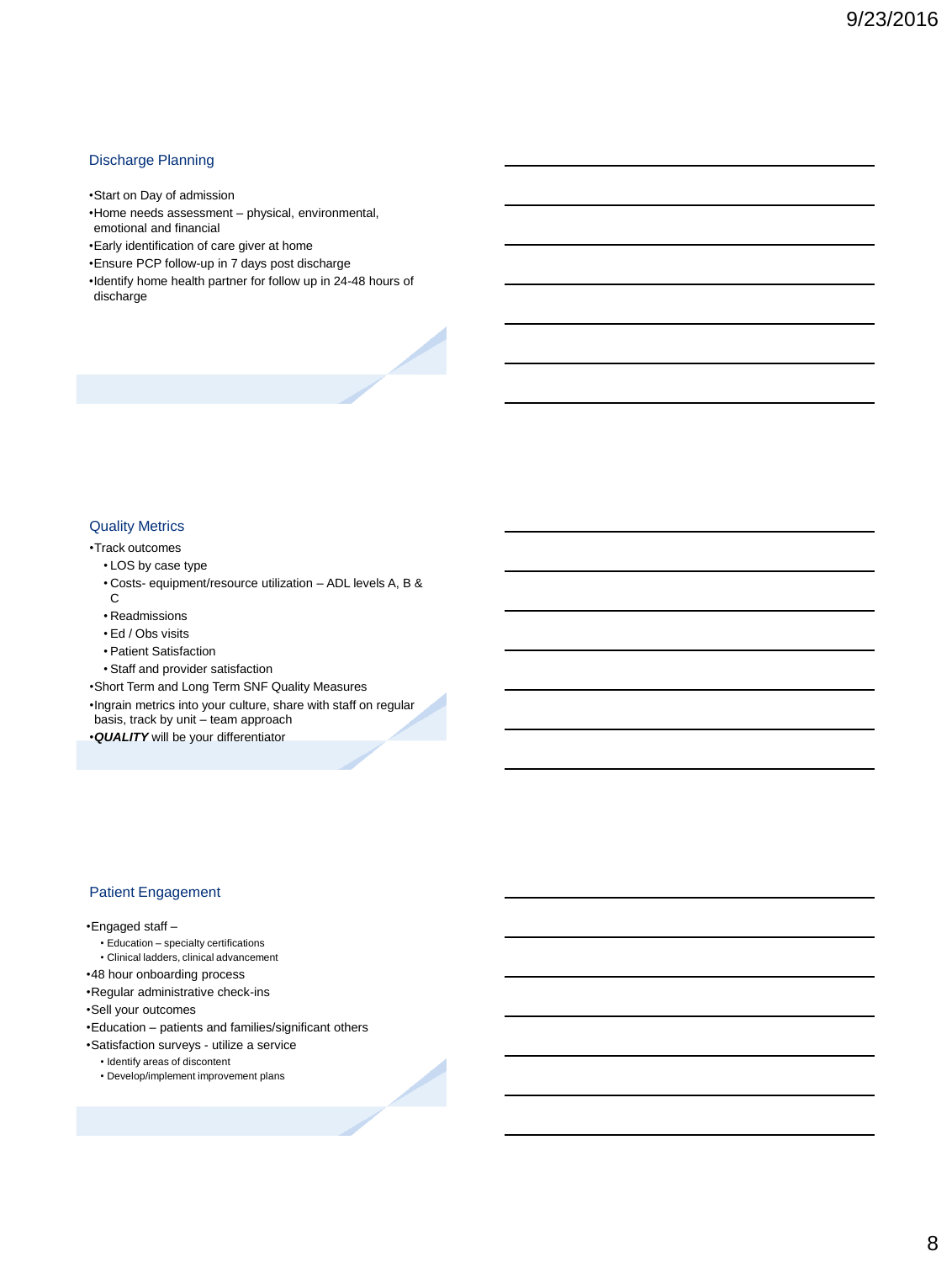## Advanced Care Planning

•Coordinated effort across your facility – Independent, Personal Care and Skilled

- •Utilize a standard approach, Work with acute care in your area
	- Gunderson Model
	- 5 Wishes

• Compassion and Support -End of Life Planning

•POLST on all Skilled patients

•Reduces hospitalizations and costs of care when we respect patients wishes

Your Vision



## Moving Forward

•Not all changes are bad…. Opportunity to show the quality of care delivered at your facility

•Coordination of care and transitions are the guardrails of the road •Use your relationship with your ACO as the roadmap to developing clinical programming and improving outcomes

**and remember ….**

**If you are not moving forward you will be left behind**